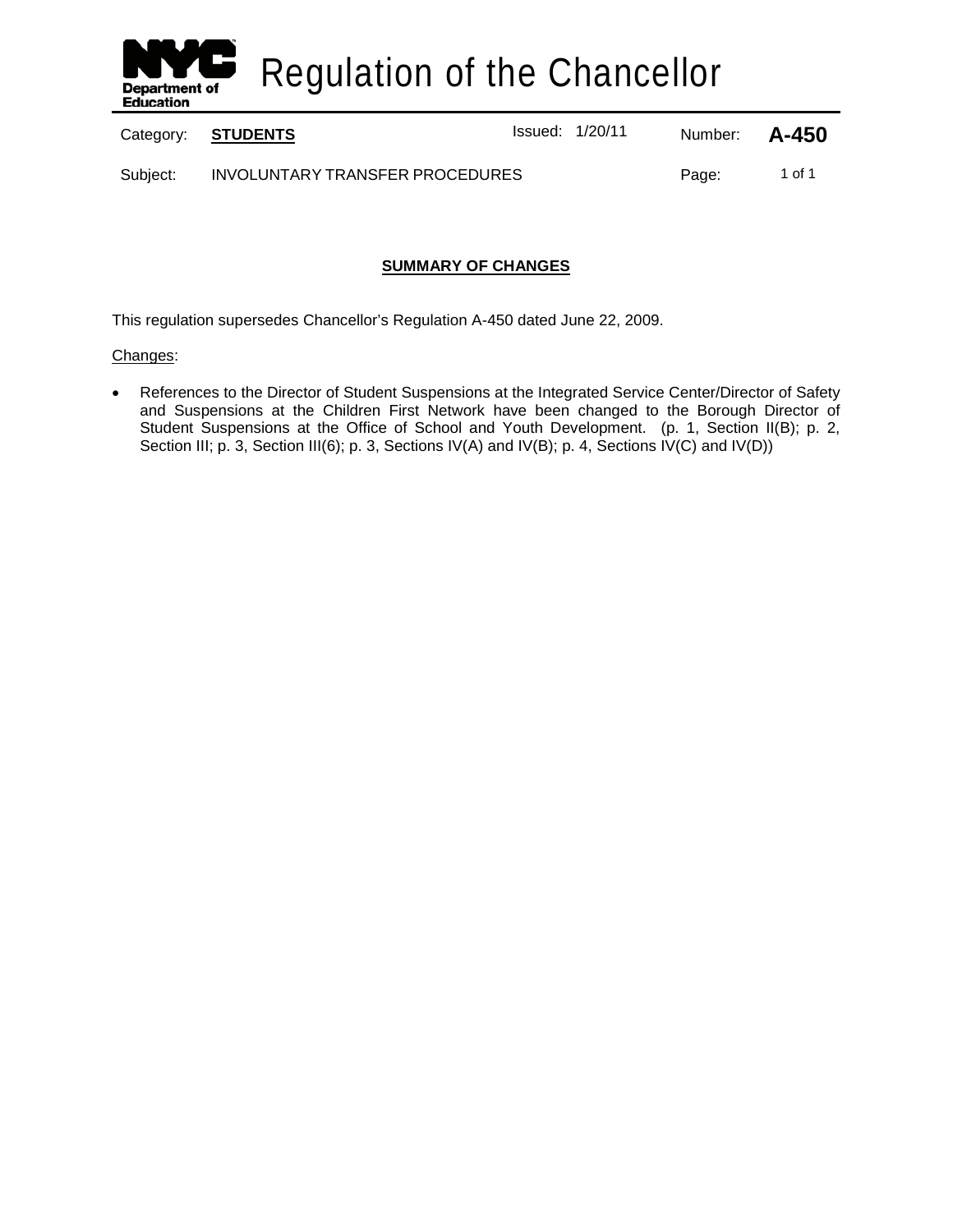### **ABSTRACT**

This regulation governs the involuntary transfer of students in general education, grades K-12. It supersedes Chancellor's Regulation A-450, *Involuntary Transfer Procedures*, issued June 22, 2009.

#### **I. INTRODUCTION**

This regulation describes the procedures for effectuating the involuntary transfer of students in general education (those without IEPs) pursuant to Section 3214(5) of the New York State Education Law.<sup>[1](#page-1-0)</sup> When possible, alternative interventions should be utilized before initiating involuntary transfer proceedings. When a student's behavior and/or academic record demonstrate that adjustment in school is unsatisfactory and if the principal believes that the student would benefit from a transfer or receive an appropriate education elsewhere, the principal may pursue an involuntary transfer in accordance with this regulation. Every effort should be made to minimize any disruption to the student's education.

[Note: If a student engages in misconduct that warrants suspension, as described in the Discipline Code and the relevant Chancellor's Regulation, suspension should be sought.]

#### **II. PREVENTIVE PROCEDURES**

#### A. In-School Measures

School personnel are responsible for developing and utilizing techniques and measures that promote optimal learning and address behaviors which negatively impact upon the education process. When a student's behavioral and/or academic record indicates that adjustment in school is unsatisfactory, school personnel should develop plans and explore techniques for addressing a student's behavioral problems and discuss these alternatives with the student and his/her parent.<sup>[2](#page-1-1)</sup> These plans might include the use of alternative instructional materials and/or approaches, alternative classroom management techniques, remedial services, alternative class placement, guidance support, and services to address personal and family circumstances. All preventive efforts should be described in the student's records. If, at any time, school officials suspect that a student's difficulties may be a manifestation of a disability which may require special education services, the school should immediately send a referral for a special education evaluation to the Committee on Special Education Office.

B. Voluntary Transfer

If efforts to bring about the student's satisfactory adjustment to school fail, and the principal believes that the student will benefit from a transfer or will receive an appropriate education in another school, then the principal may explore a transfer with the parent. If the parent consents to the transfer, and the Office of School and Youth Development (OSYD) Borough Director of Student Suspensions as the designee of the Chief Executive Officer (CEO) for OSYD is in agreement, a voluntary transfer may be effectuated. The Borough Director of Student Suspensions, in consultation with the Executive Director of Borough Enrollment/designee of the Office of Student Enrollment (Student Enrollment), shall determine an appropriate school placement. If the parent is not in agreement with the transfer and the principal wishes to transfer the student, then the involuntary transfer procedures set out in this regulation must be initiated.

<span id="page-1-1"></span>adjustment to school is unsatisfactory, then the school should convene an IEP meeting.<br><sup>2</sup> The term "parent," whenever used in this regulation, shall mean the student's parent(s) or guardian(s), or any person(s) or agency in a parental or custodial relationship to the student, or the student, if he/she is an emancipated minor or has reached 18 years of age.



<span id="page-1-0"></span> <sup>1</sup> A student with a disability cannot be involuntarily transferred to a different school to receive the same program as he/she is receiving in his/her home school. If it is believed that a student with a disability is in need of a different special education program/supports because the student's behavior and/or academic record demonstrate that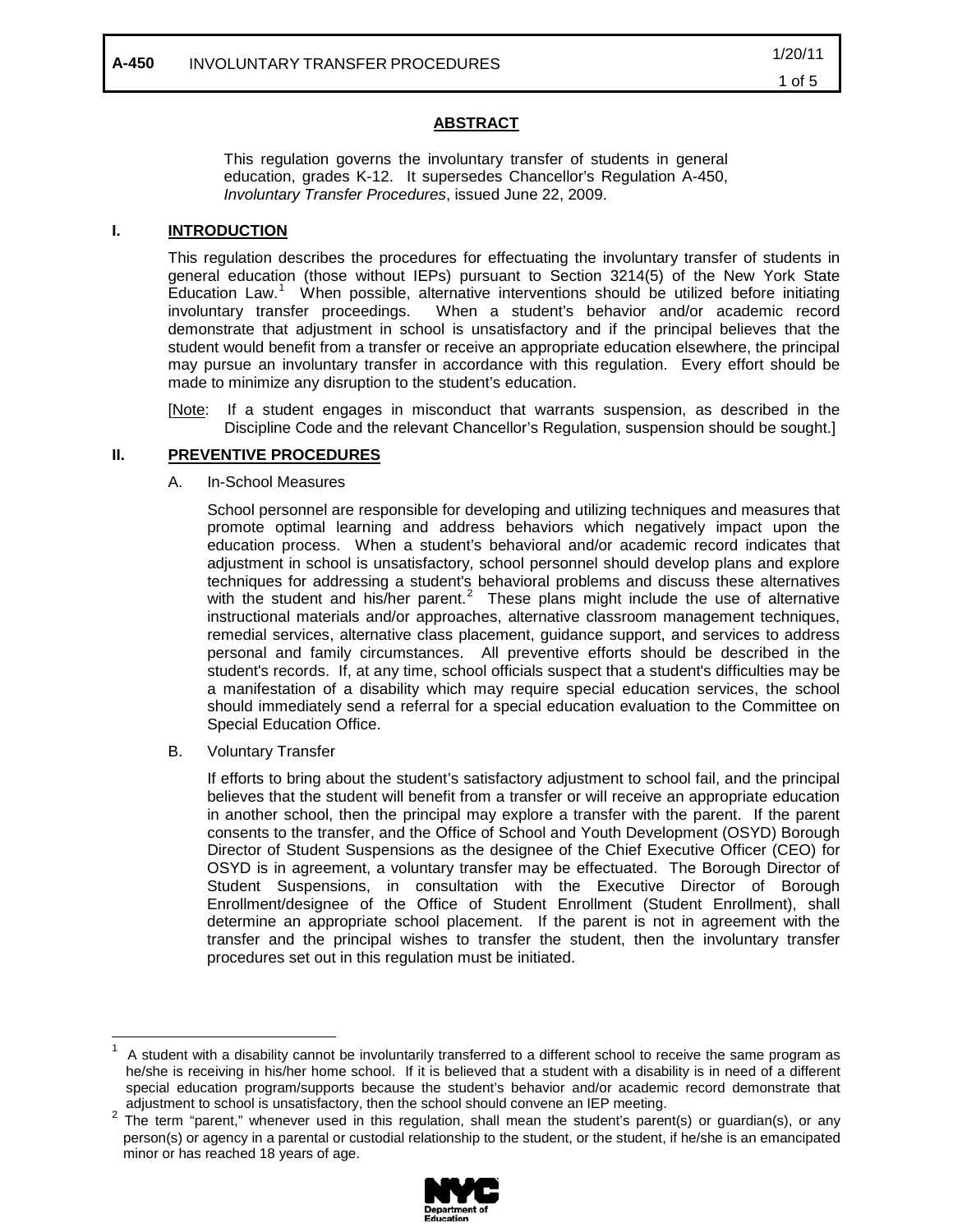During the pendency of involuntary transfer proceedings, a student must remain in his/her current school unless he/she is suspended pursuant to the relevant Chancellor's Regulation and directed to attend elsewhere, or unless the parent consents to a transfer.

#### **III. PRINCIPAL'S CONFERENCE**

In order to initiate the involuntary transfer procedures, the principal shall first consult with the Borough Director of Student Suspensions. If the Borough Director of Student Suspensions agrees to consider a transfer recommendation, the principal shall take the following steps:

- A. Notice
	- 1. The principal/designee shall send written notification to the student and parent stating that a recommendation to transfer the student is under consideration. The letter must indicate the date, time and place of an informal conference with the principal and must inform the parent and the student of their right to be accompanied by counsel or an individual of their choice (see Attachment No. 1).
	- 2. The letter also shall state that the parent has the right to request and obtain a copy of the student's records before the conference.
	- 3. The letter also shall state that if, after the principal's conference, the principal believes that the transfer is warranted and the parent disagrees, the parent will have an opportunity to request a hearing before a transfer can take effect.
- B. Principal's Informal Conference
	- 1. The principal's conference provides a forum in which parents, teachers, and other school officials can assess the facts surrounding the principal's decision to consider the student's transfer. It presents an opportunity to discuss the academic and behavioral needs of the student and any prior measures or strategies that were utilized to address those needs.
	- 2. The principal must conduct the conference. In the event that a parent requests an adjournment, the principal shall promptly reschedule the conference. No second request for rescheduling of the conference shall be permitted, absent special circumstances. If, after appropriate notice, the student and parent are absent, the principal shall proceed with the conference and include in his/her decision efforts made by school officials to ensure their presence. The parent shall be informed in writing that the conference was conducted on the scheduled date and of any decisions reached.
	- 3. The student and his/her parent may bring an attorney or other individual to assist them at the conference. The principal may ask school officials knowledgeable about the student and his/her adjustment difficulties to attend the conference as needed. The conference is not a formal, contested proceeding but a guidance procedure and should not become adversarial. The attorney or advocate may participate in accordance with the informal nature of the conference.

If the parent's preferred language is not English, the parent may request that DOE provide an interpreter by contacting the principal prior to the conference date or may bring a translator to assist him/her at the conference.

- 4. Upon the parent's request, the principal shall provide him/her with a copy of the student's records.
- 5. After the conference, if the principal believes that a transfer is not warranted, he/she shall advise the student and parent in writing within five days and include recommendations for strategies to meet the student's needs.

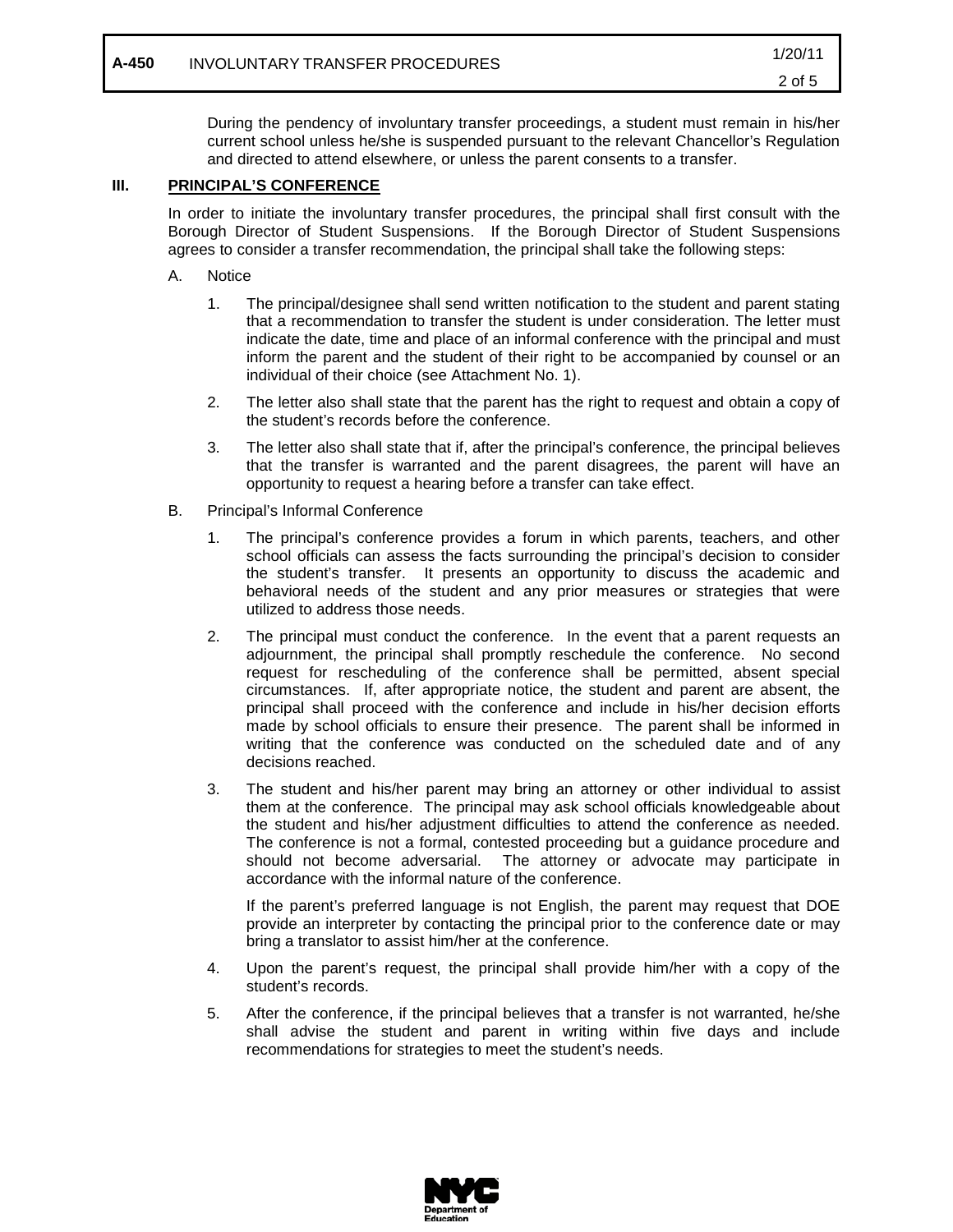6. If the principal concludes that the student would benefit from a transfer or receive an adequate and appropriate education in another school, the principal must issue a written transfer recommendation to the Borough Director of Student Suspensions within five days. The principal's written recommendation must include a description of the behavioral and/or academic problems which indicate the need for transfer and a description of alternatives explored and prior actions taken to resolve the student's problems. A copy of the principal's recommendation letter shall be provided to the student and parent (see Attachment No. 2).

## **IV. OFFICE OF SCHOOL AND YOUTH DEVELOPMENT (OSYD) HEARING**

A. Preliminary Responsibility

After receiving a recommendation for a transfer from a principal, the Borough Director of Student Suspensions may:

- 1. Determine that an involuntary transfer is not appropriate and notify the principal and parent in writing that additional school-based efforts should be made on behalf of the student; or
- 2. Accept the principal's recommendation for consideration and notify the student and parent in writing that a transfer has been proposed and of their right to request a hearing, as set forth below.
- B. Notice

The Borough Director of Student Suspensions shall notify the student and parent of the right to request a hearing. This letter shall include the following information (see Attachment No. 3):

- 1. The specific reasons for considering such a transfer.
- 2. A statement that the student and parent have ten (10) days in which to request a hearing.
- 3. Notice that if a hearing is requested, the date, time, and place for the hearing will be arranged and the proposed transfer shall not take effect until a written post-hearing decision has been issued unless the parent consents in writing to an immediate transfer pending the hearing. However, even if the parent consents to an immediate transfer, this shall not constitute a waiver of his/her right to a hearing.
- 4. Notice that if a parent does not request a hearing within ten (10) days, the proposed transfer shall take effect after the ten (10) days has elapsed, unless the parent provides written consent to the transfer on an earlier date.
- 5. Notice of the right to obtain copies of the student's records before the hearing. The notice also shall include a list of community agencies that offer free or low cost legal assistance and provide a copy of the appeal procedures.
- 6. Notice of the right to bring counsel to assist them at the hearing; that the student and parent have the right to question witnesses and to present witnesses and evidence on the student's behalf and that requests for witness subpoenas may be directed to the Hearing Office.
- 7. Notice of the right to bring or request that the DOE provide a translator at the hearing if the parent's preferred language is not English.

If the parent does not request a hearing and the ten (10) days has elapsed or the parent provides written consent to the transfer earlier, the Borough Director of Student Suspensions, in consultation with the Executive Director for Borough Enrollment/designee, shall determine an appropriate school placement. The Borough Director of Student Suspensions shall send the principals of both the receiving school and sending school and parent a letter informing them of the school to which the student will be transferred and the effective date of the transfer. The school must be one where the student will receive an appropriate education.

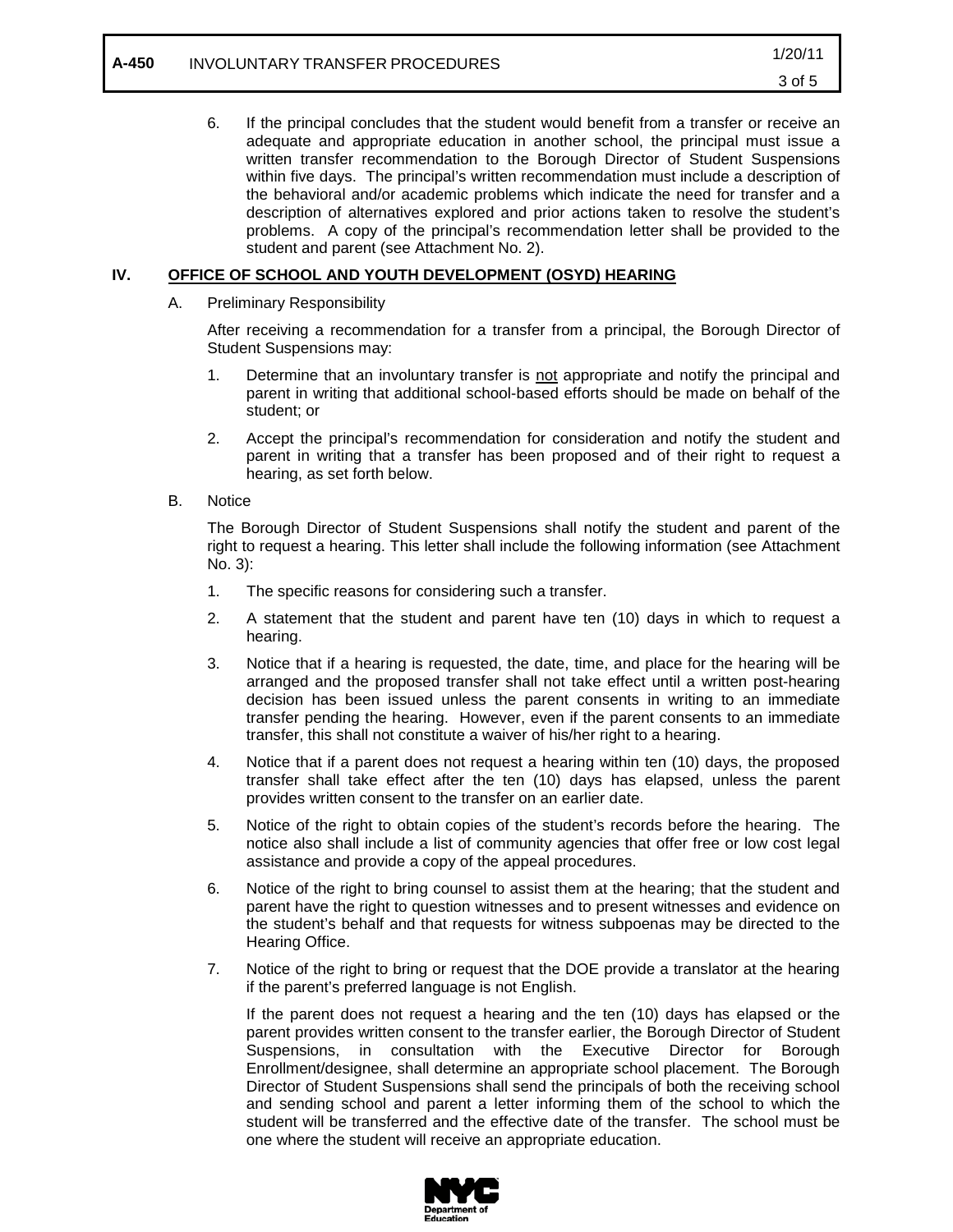## C. Hearing

If the parent requests a hearing, the Borough Director of Student Suspensions shall schedule a hearing with the Hearing Office as soon thereafter as is practicable.

- 1. A hearing shall not be conducted unless the principal of the school or his/her designee is present.
- 2. In the event of a request for adjournment, the Hearing Office shall reschedule the hearing promptly. No second adjournment of the hearing shall be permitted absent special circumstances.
- 3. A hearing should be held with the student and parent. In the event that they do not appear at a rescheduled hearing, the hearing may be held *in absentia* unless an adjournment for good cause is warranted. If a hearing *in absentia* is held, the hearing officer shall describe efforts of school officials to ensure the presence of the parent and student, and proceed with the hearing. The student and parent shall be informed in writing that the hearing was conducted on the scheduled date and of any decisions reached.
- 4. School officials are responsible for demonstrating that the student would benefit from a transfer or receive an appropriate education in another school.
- 5. School officials and the parent may present and question witnesses and submit evidence.
- 6. The hearing officer is authorized to administer oaths and issue subpoenas for any witnesses who are reluctant to appear and has discretion to require a showing of relevancy before issuing a subpoena. Either school officials or the parent of the student whose transfer is under consideration may contact the Hearing Office and request that witness subpoenas be issued. Subpoenas for Department of Education employees or students will be served by school officials. Student witnesses may not appear without their parents' consent whether they are subpoenaed or agree to appear and testify.
- 7. A tape-recorded or verbatim stenographic record of the hearing shall be maintained. The parent shall be provided with a copy of the tape or transcript upon request.
- D. Decision
	- 1. Within ten school days of the hearing, the Borough Director of Student Suspensions must send the principal and parent a letter informing them of his/her decision and the reasons for it.
	- 2. If the Borough Director of Student Suspensions rejects the transfer recommendation, his/her written decision shall indicate the appropriate educational and guidance services, if any, to be provided at the school in which the student is currently enrolled.
	- 3. If the Borough Director of Student Suspensions approves the transfer recommendation, the Borough Director of Student Suspensions, in consultation with the Executive Director of Borough Enrollment/designee, shall determine an appropriate school placement. The Borough Director of Student Suspensions shall also specify in the letter the school to which the student will be transferred and the effective date of the transfer. The school must be one where the student will receive an appropriate education. The principal of the receiving school must also receive notice of the transfer.
	- 4. In order to avoid the educational difficulties involved in transfers that occur in midsemester or mid-cycle, consideration should be given to transferring the student at the end of the particular semester or cycle. In the meantime, the student will continue attending the current school.
	- 5. Involuntary transfers to non-diploma granting (e.g., full-time GED programs) or parttime programs shall not be recommended or effectuated for any students, regardless of their age.

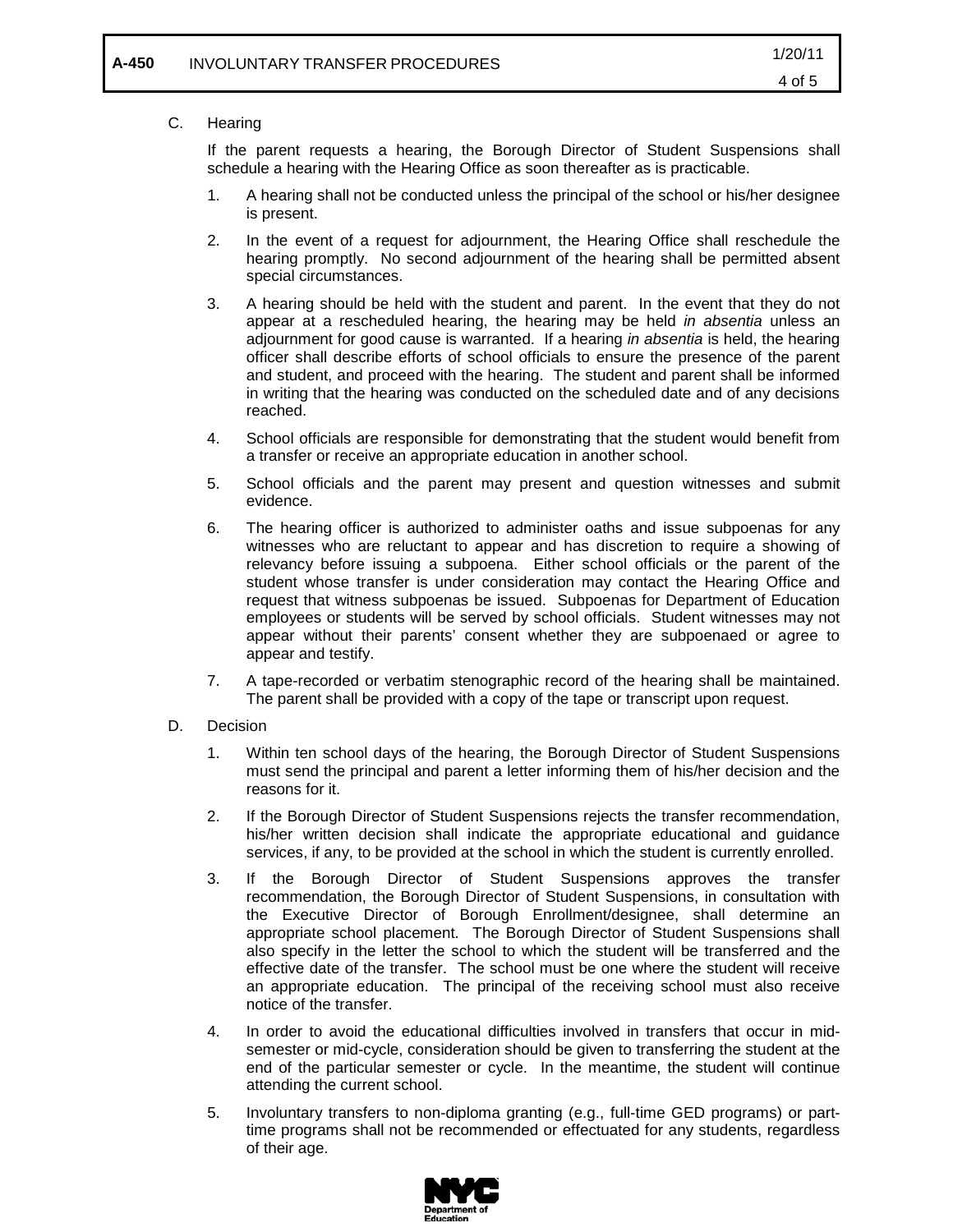6. The letter from the Borough Director of Student Suspensions also shall inform the student and parent of the right to appeal the decision.

## **V. APPEALS**

Appeals shall be in writing and taken to the Chancellor<sup>[3](#page-5-0)</sup>.

An appeal of a decision must be filed within ten school days from the date that the decision was rendered or ten school days from receipt of the tape recording or hearing transcript, whichever is later. While an appeal is pending, the student is to attend the school to which he/she was transferred. The student or parent may request a temporary decision from the Chancellor concerning the student's involuntary transfer only after a decision has been issued and while the appeal is pending. Such request must be filed in writing.

# **VI. INQURIES**

Inquiries pertaining to this regulation should be addressed to:

| Telephone:<br>212-374-6784 | Office of School and Youth Development<br>N.Y.C. Department of Education<br>52 Chambers Street - Room 218<br>New York, NY 10007 | Fax:<br>212-374-5751 |
|----------------------------|---------------------------------------------------------------------------------------------------------------------------------|----------------------|
| Telephone:<br>212-374-6888 | <b>Office of Legal Services</b><br>N.Y.C. Department of Education<br>52 Chambers Street - Room 308<br>New York, NY 10007        | Fax:<br>212-374-5596 |

<span id="page-5-0"></span><sup>&</sup>lt;sup>3</sup> Appeals to the Chancellor should be filed simultaneously with the Office of Legal Services, Room 308, 52 Chambers Street, New York, NY 10007.

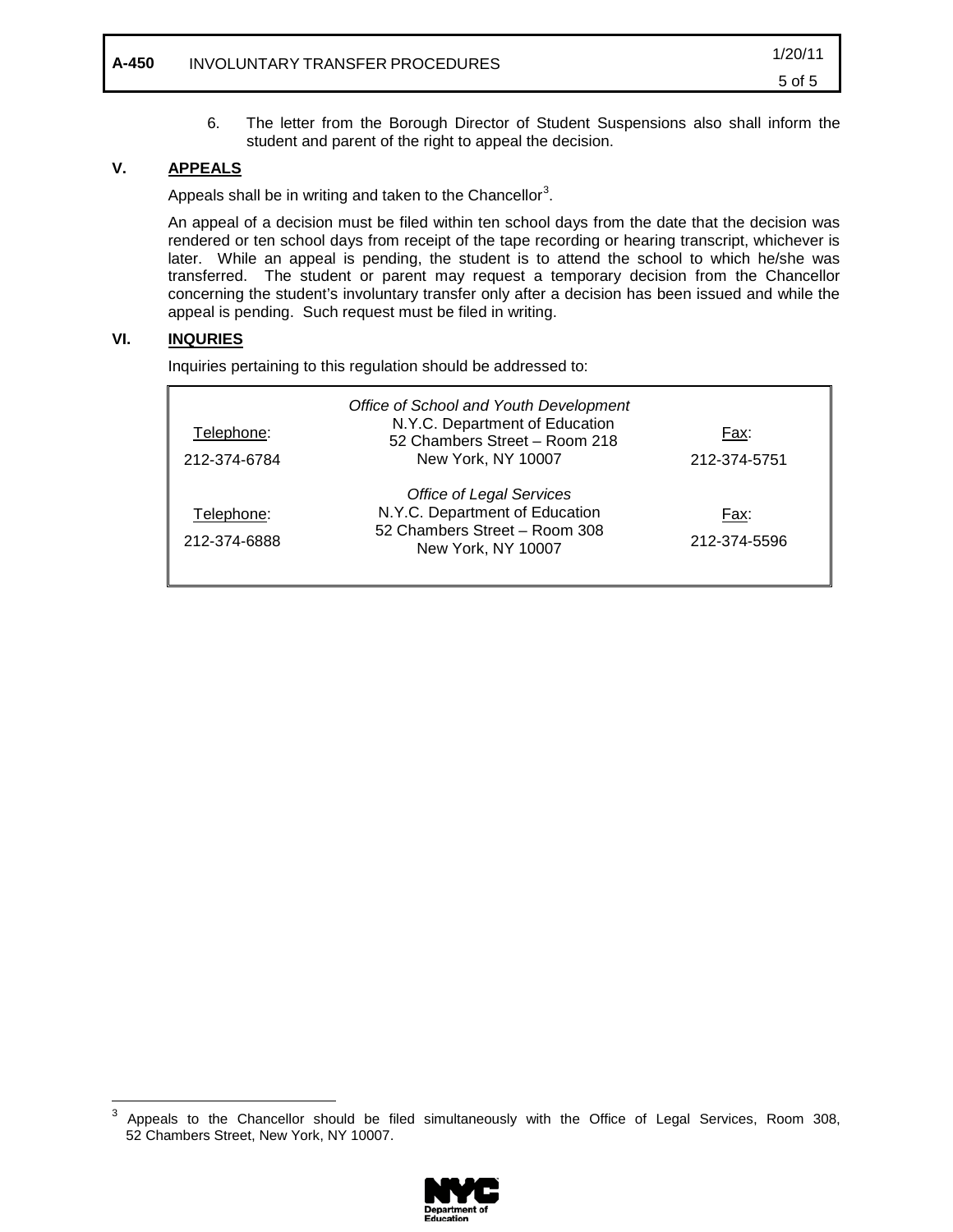

### **PRINCIPAL'S NOTICE OF CONSIDERATION FOR INVOLUNTARY TRANSFER**

**(SCHOOL LETTERHEAD)**

(Date)

Dear (PARENT and STUDENT):

I regret that it has become necessary to consider the transfer of your child, (STUDENT'S NAME), of (CLASS) from this school.

A principal's conference has been scheduled for (TIME) on (DATE) at (LOCATION). Your presence is required to discuss how best to address your child's academic and behavioral needs, prior measures or strategies utilized to address those needs and to devise collaboratively satisfactory solutions to address this behavior. School officials who are familiar with your child may also be asked to attend. The result of the conference may be to seek your child's transfer to another school. In the meantime, your child is to continue attending his/her regular classes unless he/she was suspended and directed to attend elsewhere. Please note that this involuntary transfer conference is separate from any suspension conference or conference that has been scheduled if your child was also suspended.

Please call (PHONE NUMBER) to confirm your attendance and arrive promptly with your child on the day of the conference. If you are unable to keep this appointment, please call the school (PHONE NUMBER) to reschedule the conference at a mutually convenient time. Only one postponement will be granted. If, after receiving appropriate notice, you do not appear, the conference will be held in your absence and you will be advised of any decisions that are reached. You have the right to request and obtain a copy of your child's records in advance of the conference. You may have a translator present at the conference. The Department of Education is able to provide translation services. If you will need translation services, please contact (NAME AND PHONE NUMBER OF CONTACT PERSON OR OFFICE AT THE SCHOOL) immediately upon receipt of this letter. Every attempt will be made to provide the requested services. However, please note that this service is dependent upon the availability of translators and one may not be available at the time of the conference. You will be contacted by (NAME OF CONTACT PERSON OR OFFICE AT THE SCHOOL) prior to the date of the conference as to whether or not the school will be able to provide the requested services. You may also bring your own translator and should be prepared to do so if the service is not available. You have the right to be accompanied at the conference by counsel or another individual of your choice.

At the conference you may agree to the transfer of your child. If you do not agree and a transfer is recommended, the Chief Executive Officer/designee will be contacted and you will receive further communication from him/her about your right to request a hearing.

I look forward to working with you to promptly and effectively resolve this situation.

Very truly yours,

\_\_\_\_\_\_\_\_\_\_\_\_\_\_\_\_\_\_\_\_\_\_\_\_\_\_\_\_ Principal

c: Chief Executive Officer/designee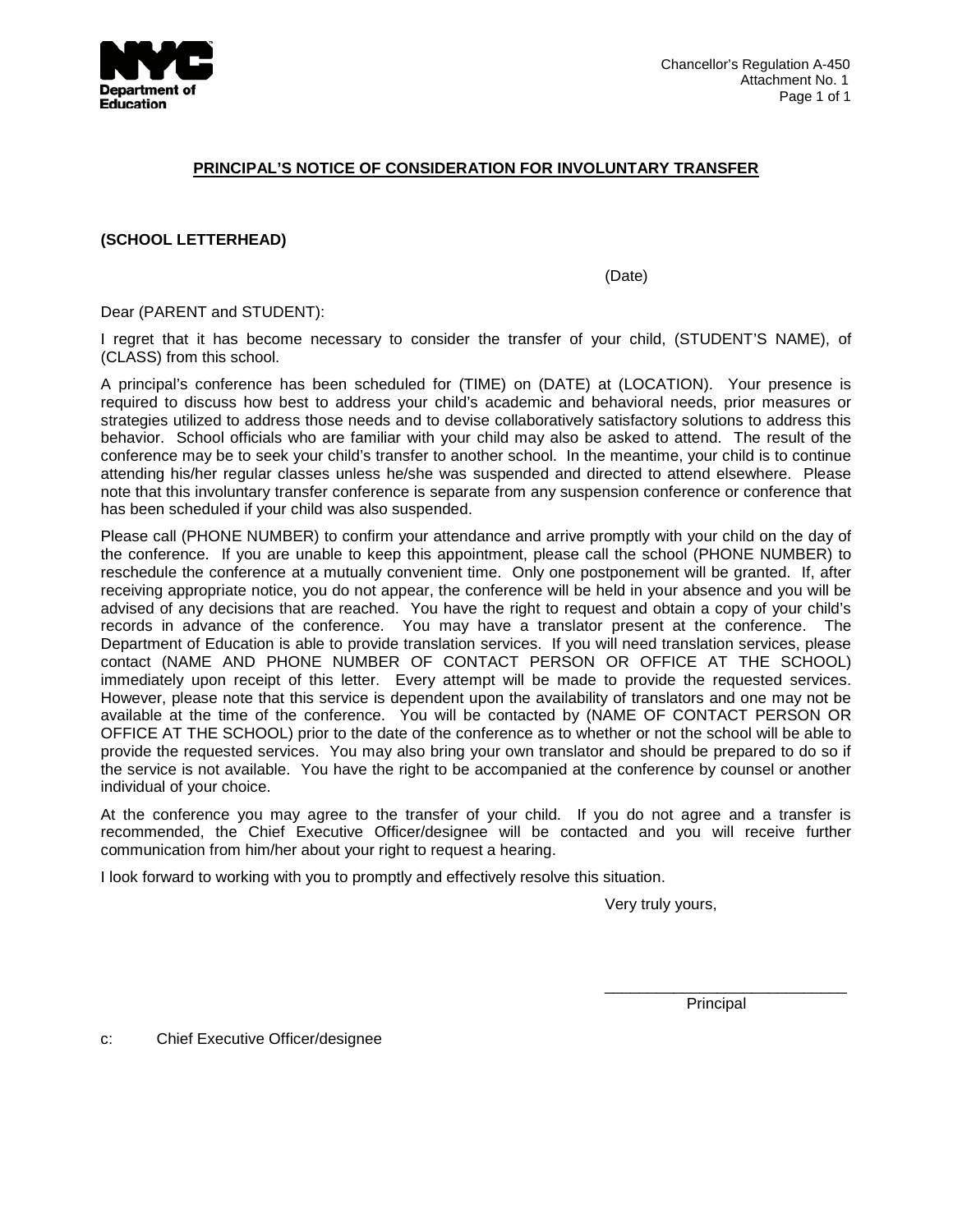

### **PRINCIPAL'S TRANSFER RECOMMENDATION LETTER**

## **(SCHOOL LETTERHEAD)**

(Date)

Dear (PARENT):

On (DATE), I met with you to discuss the recommended transfer of your child, (STUDENT'S NAME). At the conference it was noted that (STUDENT'S NAME) has attended (SCHOOL NAME) for (NUMBER OF YEARS). A review of (STUDENT'S NAME) academic record indicates that (DESCRIBE ACADEMIC RECORD). He/She is currently failing (NUMBER) courses, has cut (NUMBER) classes and has (NUMBER) recorded absences.

At the conference, it was noted that (STUDENT'S NAME) has an extensive disciplinary record with notations for (DESCRIBE DISCIPLINARY RECORD). He/She has received a Principal's Suspension for (REASON) and a Superintendent's Suspension for (REASON).

(PROVIDE ANY OTHER REASON(S) FOR THE TRANSFER)

Since (STUDENT'S NAME) has attended (SCHOOL NAME) we have notified you by (METHOD OF NOTIFICATION) and at conferences of (STUDENT'S NAME) disciplinary infractions and academic progress. (STUDENT'S NAME) has been referred to and met with (TITLES OF INDIVIDUALS) on (DATES) to discuss these matters.

(PROVIDE ANY OTHER ALTERNATIVES EXPLORED and PRIOR ACTION(S) TAKEN TO RESOLVE ISSUES WITH THE STUDENT.)

As a result of the conference, it is the decision of the school to recommend to the Chief Executive Officer that your child be transferred to another school setting in order to address his/her academic and behavioral needs.

Very truly yours,

Principal

\_\_\_\_\_\_\_\_\_\_\_\_\_\_\_\_\_\_\_\_\_\_\_\_\_\_\_\_

c: Chief Executive Officer/Designee Parent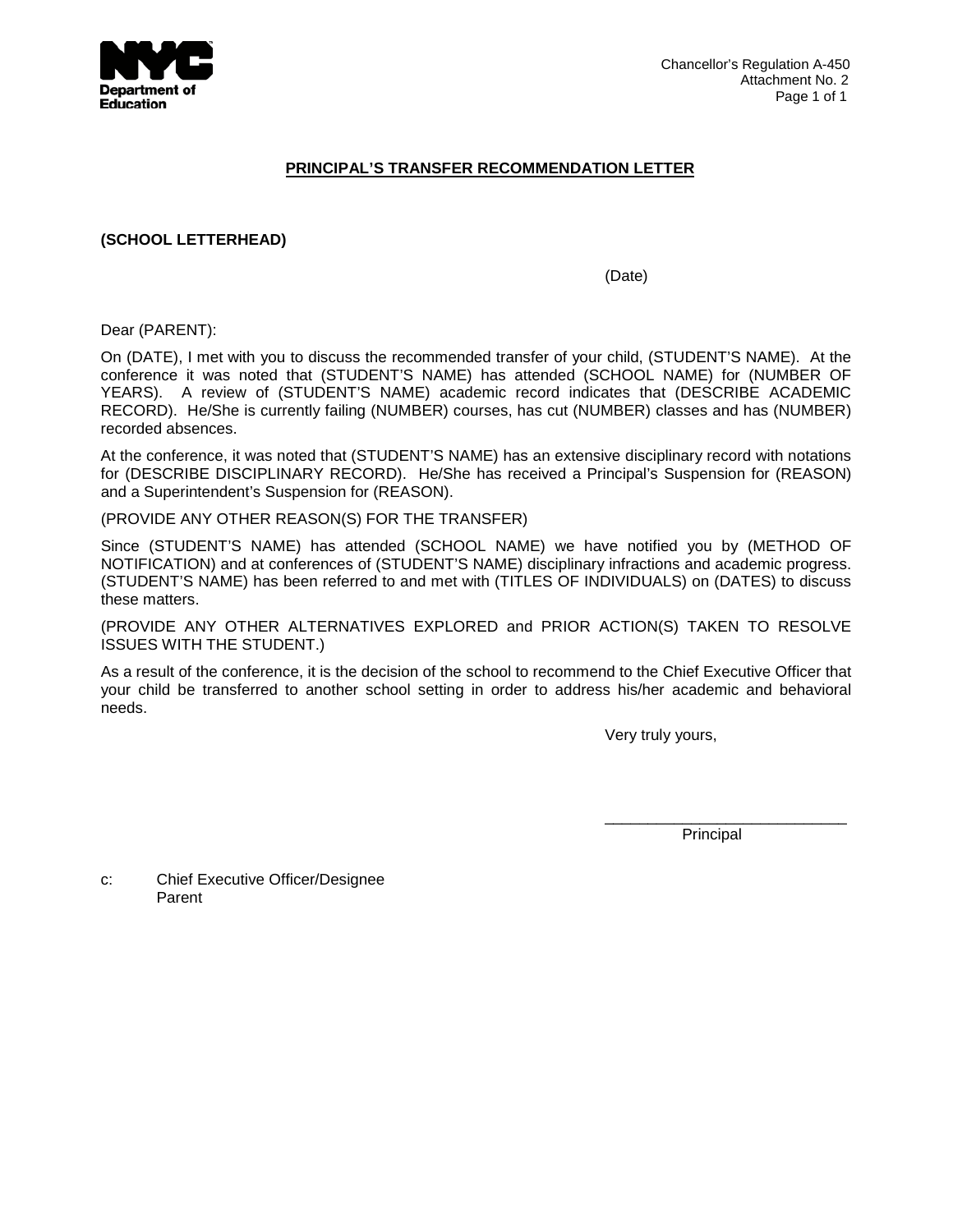

## **NOTICE OF CONSIDERATION FOR INVOLUNTARY TRANSFER**

**(OSYD LETTERHEAD)**

(Date)

Dear (PARENT):

I have received a recommendation from (PRINCIPAL'S NAME), Principal of (SCHOOL NAME), to have your child, (STUDENT'S NAME) transferred from the school. The reason for the transfer recommendation is: (INSERT EXPLANATION)

This section should contain the following information about the student:

- age
	- academic history
	- attendance
	- brief summary of disciplinary record
	- number and type of suspensions
	- any other reason for the transfer

You have the right to ask for a hearing to contest the transfer within ten days by contacting (SUSPENSION DIRECTOR) at (PHONE NUMBER). A hearing will be scheduled at a mutually convenient time. If you request a hearing, the proposed transfer will not take place until a written decision has been issued after the hearing, unless you consent in writing to an immediate transfer. If you do not request a hearing, your child will not be transferred until the end of the ten days unless you consent in writing to the transfer sooner. If you consent to a transfer, it does not constitute a waiver of your right to a hearing.

In the meantime, your child is to continue attending his/her regular school classes unless he/she was suspended and directed to attend elsewhere. Please note that this involuntary suspension hearing is separate from any suspension conference or hearing that has been scheduled if your child was also suspended.

If you decide to request a hearing, please arrive promptly on the scheduled date and bring your child with you. You may have a translator present at the hearing. The Department of Education is able to provide translation services. If you will need translation services, please contact the Hearing Office immediately upon receipt of this letter. Every attempt will be made to provide the requested services. However, please note that this service is dependent upon the availability of translators and one may not be available at the time of your child's hearing. The Hearing Office will notify you prior to the date of the hearing as to whether or not it is able to provide the requested services. You may also bring your own translator and should be prepared to do so if the translation service is not available. If you are unable to keep this appointment, please call (HEARING OFFICE) at (PHONE NUMBER) to reschedule the hearing at a mutually convenient time. Only one postponement will be granted. If, after receiving appropriate notice you do not appear, the hearing will be held in your absence and you will be advised of any decision that was reached.

You have the right to be accompanied at the hearing by counsel or another individual of your choice. A list of free or low-cost legal services is included with this letter (see Attachment No. 1). You also have the right to request and obtain a copy of your child's records. At the hearing, the school must demonstrate the need for your child's transfer. You will have the right to question witnesses and present evidence and witnesses on behalf of your child. If you need to have any witnesses subpoenaed, you may contact (HEARING OFFICE) at (PHONE NUMBER).

The hearing will be stenographically or tape recorded. You will be provided with a copy of the tape or transcript, whichever is available, if you request it. Within ten school days of the hearing, a letter that gives the decision and the reasons for it will be mailed. If a transfer is ordered, the letter will specify the school to which your child is being transferred and the date he/she will start to attend.